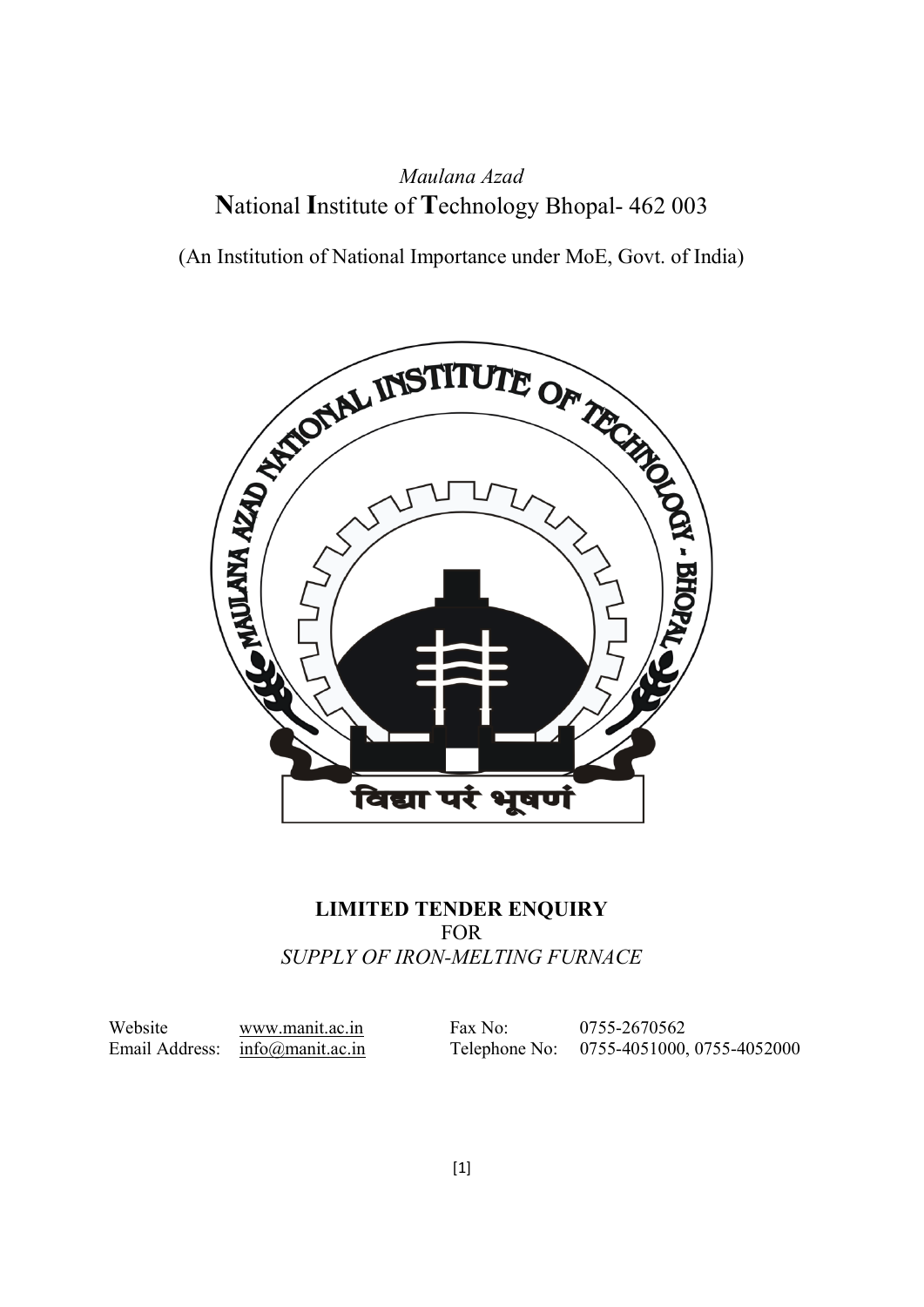# INDEX

| <b>SN</b>     | <b>Description</b>                               | Page Nos. |
|---------------|--------------------------------------------------|-----------|
|               | Notice Inviting Tenders                          | 03        |
| $\mathcal{D}$ | Important Information at a Glance                | 04        |
|               | Instructions to Bidders                          | $05-07$   |
| 4             | ANNEXURE-I-- Bill of Quantity and Specifications | $08-10$   |
|               | ANNEXURE-II-- Price Bid Form                     |           |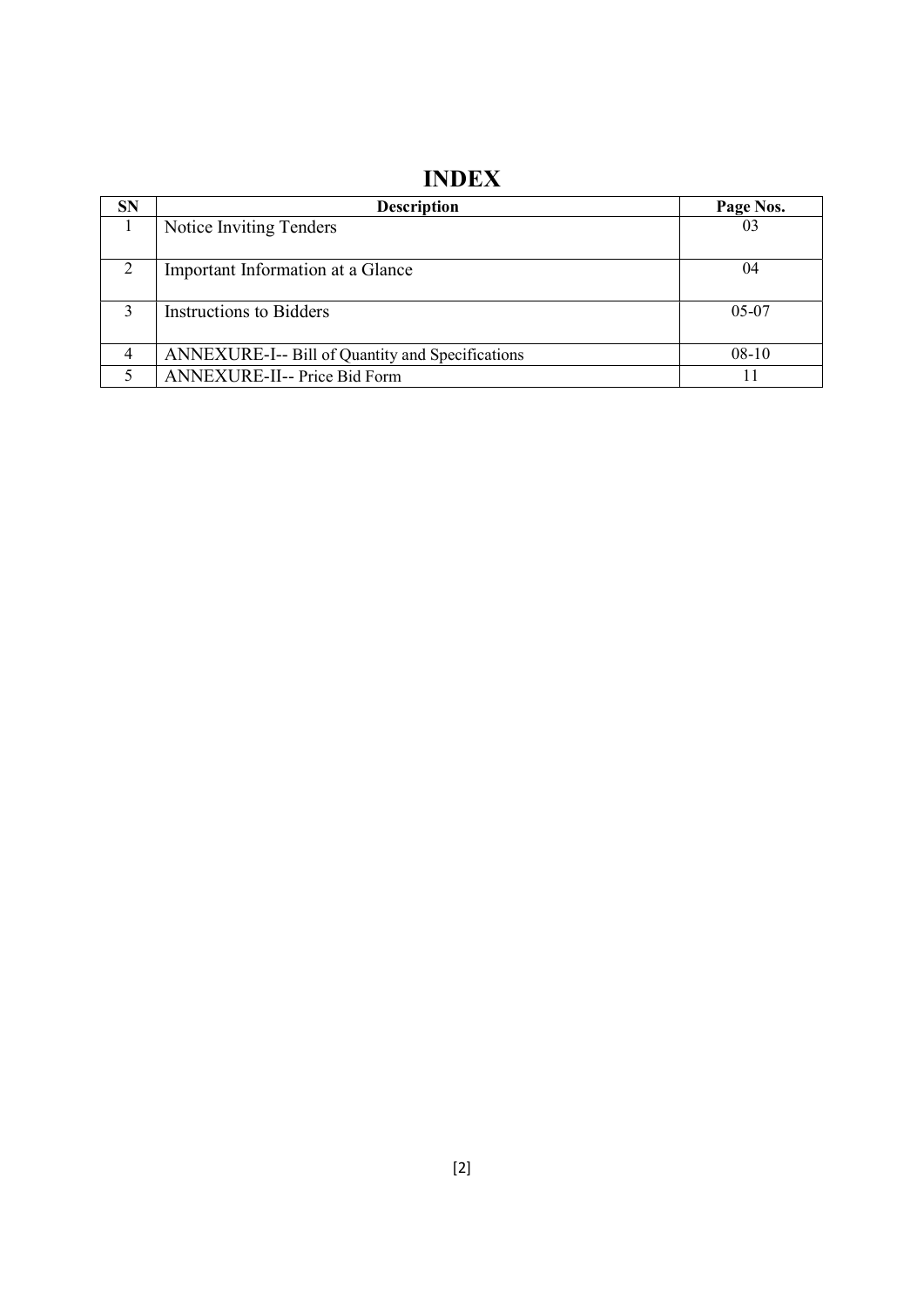## Maulana Azad National Institute of Technology Bhopal- 462 003

(An Institution of National Importance under MoE, Govt. of India)

#### No. MANIT/MME/2022:15 Date: 06/06/2022

#### NOTICE INVITING TENDERS

#### Sub: Supply of Iron-Melting Furnace.

Tenders are invited for Supply of Iron-Melting Furnace. Interested Manufacturers/Authorized Partner/Agencies may log on Institute website www.manit.ac.in and CPPP website www.eprocure.gov.in/epublish/app for further details. Tender Document can be downloaded and the duly completed be submitted to the Assistant Registrar, Stores & Purchase, Maulana Azad National Institute of Technology- Bhopal- 462 003.

 Last date of receipt of complete tender document is 27/06/2022 up to 12.00 hours. The Director of the Institute reserves the right to accept or reject any or the entire tender in full or in part without assigning any reason whatsoever.

#### Registrar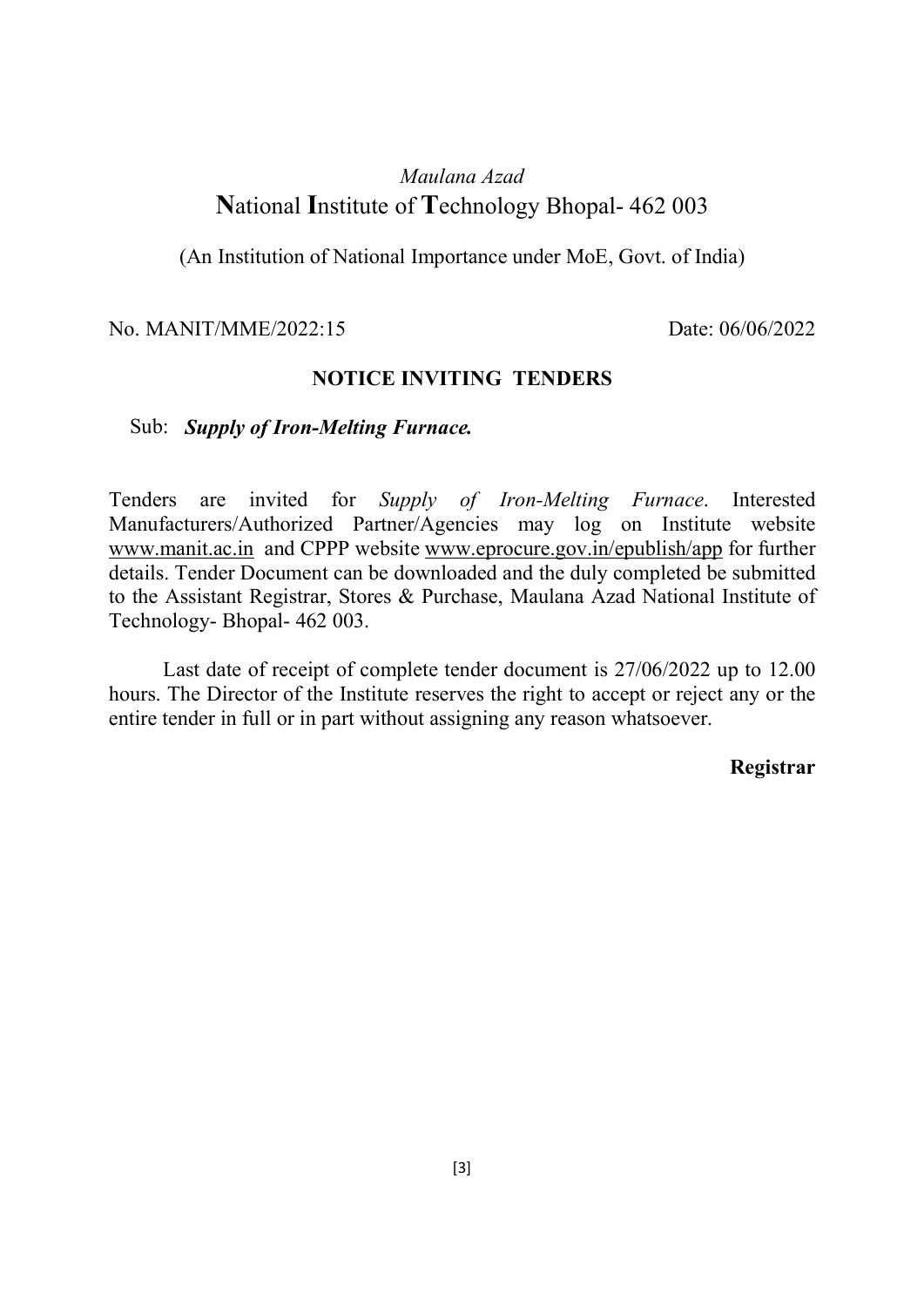# Maulana Azad National Institute of Technology Bhopal- 462 003

| <b>IMPORTANT INFORMATION AT A GLANCE</b> |                       |                             |                                            |  |
|------------------------------------------|-----------------------|-----------------------------|--------------------------------------------|--|
| Tender No & Date                         | No. MANIT/MME/2022:15 |                             |                                            |  |
|                                          |                       | Date: 06/06/2022            |                                            |  |
|                                          |                       | <b>SCOPE OF TENDER</b>      |                                            |  |
| Brief Description of Goods/Items         |                       | Quantity                    | Remarks                                    |  |
| <b>Iron-melting Furnace</b>              |                       | $01$ set                    | Detailed Specification<br>at Annexure-I    |  |
| <b>Estimated cost of Tender</b>          |                       | Rs. $12,00,000/-$           |                                            |  |
| Location of Supplies & Installation      |                       | Materials and Metallurgical | <b>Engineering Department at Institute</b> |  |

| <b>TENDER DOCUMENT</b>                         |                                                    |  |  |  |
|------------------------------------------------|----------------------------------------------------|--|--|--|
| Tender Document can be downloaded free of cost |                                                    |  |  |  |
|                                                | from                                               |  |  |  |
|                                                | Institute website www.manit.ac.in and CPPP website |  |  |  |
|                                                | www.eprocure.gov.in/epublish/app                   |  |  |  |
|                                                |                                                    |  |  |  |
| <b>Last Date &amp; Time</b>                    | 27/06/2022 up to 12:00 hours                       |  |  |  |
| of Submission of Tender                        |                                                    |  |  |  |
| Date & Time                                    | 28/06/2022 at 15:00 hours                          |  |  |  |
| of Opening of Bids                             |                                                    |  |  |  |
|                                                |                                                    |  |  |  |
| <b>Expected Delivery Period</b>                | Six weeks from issuance of order                   |  |  |  |
|                                                |                                                    |  |  |  |
| Details of Contact Persons for Query if any    |                                                    |  |  |  |
| <b>Name: Mr. Rakesh Singh</b>                  | Name: Dr. R. K. Nayak                              |  |  |  |
| <b>Designation : Junior Assistant</b>          | <b>Designation: Assistant Professor</b>            |  |  |  |
| Tel No: 07554051808<br>Tel No: 0755 - 4051803  |                                                    |  |  |  |
| Email:                                         | Email: rameshkumarnayak@gmail.com                  |  |  |  |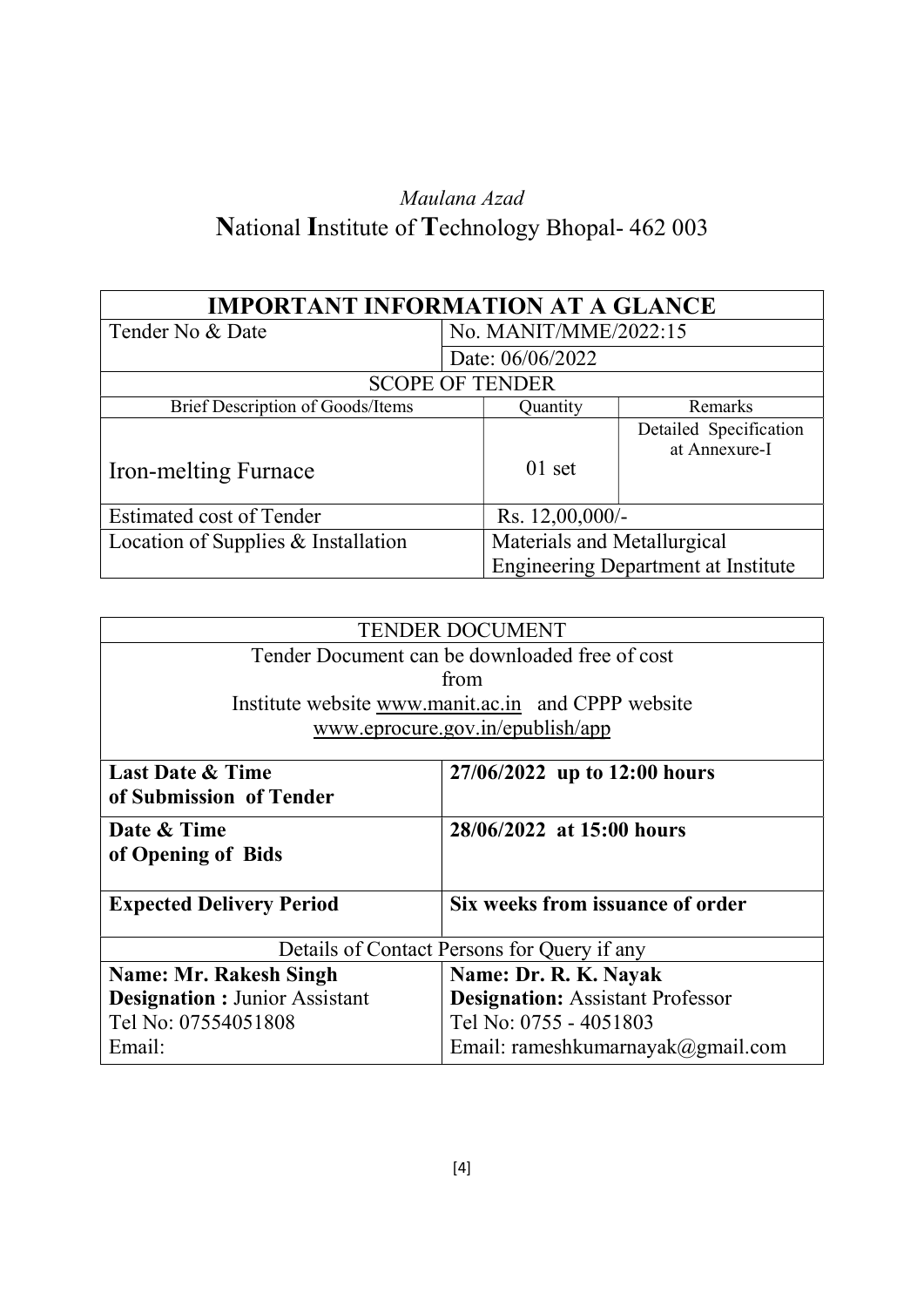|                |                                             | <b>INSTRUCTIONS TO BIDDERS</b>                                                                                                                    |  |  |
|----------------|---------------------------------------------|---------------------------------------------------------------------------------------------------------------------------------------------------|--|--|
|                |                                             |                                                                                                                                                   |  |  |
| 1              |                                             | Scope of Supplies & Work:                                                                                                                         |  |  |
|                | a                                           | The Goods/ Items shall be supplied as per the Bill of Quantity and Specifications                                                                 |  |  |
|                |                                             | mentioned in ANNEXURE-I. However higher specification of equipment may be                                                                         |  |  |
|                |                                             | considered subject to their cost economics competitiveness.                                                                                       |  |  |
|                | $\mathbf b$                                 | Bidder should supply illustrated leaflet giving technical details of Goods/ Item and<br>attach the same with the tender to facilitate evaluation. |  |  |
|                | $\mathbf c$                                 | Bidder should quote the price of only one best & appropriate model of Goods/Item                                                                  |  |  |
|                |                                             | available with them.                                                                                                                              |  |  |
|                | d                                           | Bidder should quote preferably make in India items.                                                                                               |  |  |
|                | $\mathbf e$                                 | Where ISI certification marked goods are available in market, procurement should                                                                  |  |  |
|                |                                             | generally be limited to goods with those or equivalent marking only. The                                                                          |  |  |
|                |                                             | warranty/AMC required must be specified                                                                                                           |  |  |
|                | $\mathbf f$                                 | After the supply of Goods/ Items & Accessories as mentioned in the                                                                                |  |  |
|                |                                             | ANNEXURE-I, the bidder has to execute its installation at the designated                                                                          |  |  |
|                |                                             | location(s). No extra cost shall be paid for this reason.                                                                                         |  |  |
| $\overline{2}$ |                                             | Delivery of Supplies & Installation:                                                                                                              |  |  |
|                | a                                           | The purchaser interested for complete delivery of Goods/items along with                                                                          |  |  |
|                |                                             | Installation by bidder within stipulated time limit.                                                                                              |  |  |
|                | $\mathbf b$                                 | The material shall be inspected on receipt at site and bidder shall be responsible                                                                |  |  |
|                |                                             | for any damage during the transit of Goods/Items.                                                                                                 |  |  |
|                | $\mathbf c$                                 | The insurance cover including insuring the goods against the loss or damage                                                                       |  |  |
|                |                                             | incidental to manufacture or acquisition, transportation, storage and delivery/                                                                   |  |  |
|                |                                             | installation shall be obtained by bidder in his own name and not in the name of                                                                   |  |  |
|                |                                             | purchases.                                                                                                                                        |  |  |
| $\overline{3}$ | <b>Warranty &amp; After Sales Services:</b> |                                                                                                                                                   |  |  |
|                | a                                           | The bidder shall offer on-site comprehensive warranty of Good/Items for 01 (one)                                                                  |  |  |
|                |                                             | year from the date of successful commissioning of goods at the designated                                                                         |  |  |
|                |                                             | location & shall cover each and every part of the goods including parts having                                                                    |  |  |
|                |                                             | limited life etc. The purchaser is not liable to pay any extra charges on any                                                                     |  |  |
|                |                                             | account during warranty period.                                                                                                                   |  |  |
|                | b                                           | The bidder shall ensure to render after sales services during the warranty period to<br>the satisfaction of purchaser.                            |  |  |
|                | $\mathbf c$                                 | The performance Bank Guarantee 3% of the basic value is required for the                                                                          |  |  |
|                |                                             | warrantee period.                                                                                                                                 |  |  |
| 4              |                                             | <b>Eligibility Criteria:</b>                                                                                                                      |  |  |
|                | a                                           | Bidder should have registered with appropriate Authority.                                                                                         |  |  |
|                | $\mathbf b$                                 | Bidder should have minimum annual turnover (Double value of estimated cost of                                                                     |  |  |
|                |                                             | tender) in last year .CA certification in this regard is to be submitted.                                                                         |  |  |
|                | $\mathbf c$                                 | Bidder should have GST Number & Income PAN both.                                                                                                  |  |  |
|                | d                                           | <b>OEM</b> Authorization Letter                                                                                                                   |  |  |
|                | ${\bf e}$                                   | The manufactures or their authorized dealer/supplier/vendor must have supplied                                                                    |  |  |
|                |                                             | furnace in national institutes or laboratories. Reference order of the same must be                                                               |  |  |
|                |                                             | provided by the authorized dealer/supplier / vendor / manufacturer.                                                                               |  |  |
|                | $\mathbf f$                                 | ISO Certificate should be attached along with the Tender Document.                                                                                |  |  |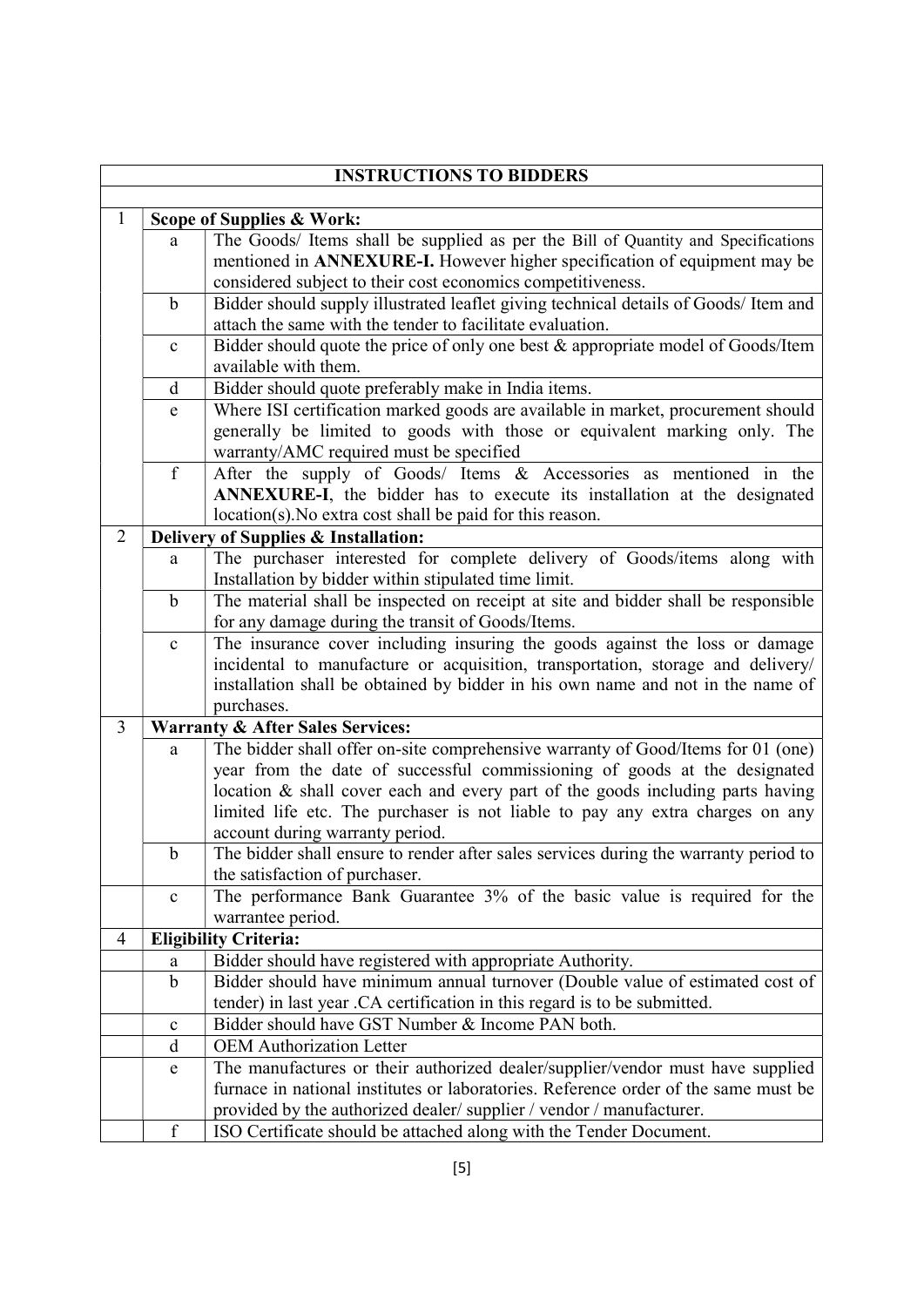| 5 | <b>Amendment of Tender Document:</b> |                                                                                                                                                                                                                                                                                                                                                                                                                                                                                                                                                                                                  |  |  |
|---|--------------------------------------|--------------------------------------------------------------------------------------------------------------------------------------------------------------------------------------------------------------------------------------------------------------------------------------------------------------------------------------------------------------------------------------------------------------------------------------------------------------------------------------------------------------------------------------------------------------------------------------------------|--|--|
|   | a                                    | At any time prior to the date submission of bids, the purchaser, may, for any<br>reason, whether at its own initiative or in response to a clarification sought by a<br>prospective bidder, amend bid document by issuing corrigendum. The<br>notified/ published in e-tendering<br>will be<br>corrigendum<br>website                                                                                                                                                                                                                                                                            |  |  |
|   |                                      | www.eprocure.gov.in/epublish/app and Institute website only.                                                                                                                                                                                                                                                                                                                                                                                                                                                                                                                                     |  |  |
| 6 | <b>Price Bid</b>                     |                                                                                                                                                                                                                                                                                                                                                                                                                                                                                                                                                                                                  |  |  |
|   | a                                    | The Prices should be quoted in Indian Rupees only.                                                                                                                                                                                                                                                                                                                                                                                                                                                                                                                                               |  |  |
|   | $\mathbf b$                          | Purchaser (being a research Institution) is registered with the Department of<br>Scientific & Industrial Research (DSIR) for the purpose of availing custom duty<br>exemption in terms of GoI Notification No. 51/96-Customs dated 23 July 1996.<br>The bidder should quote their prices considering the exemption certificate. If any<br>certification needed by bidder, may be given to avail this benefit.                                                                                                                                                                                    |  |  |
|   | $\mathbf c$                          | Government of India, Ministry of Finance (Department of Revenue) Notification<br>No: 47/2017 integrated Tax dated 14/11/2017, the NITs are exempted from GST<br>in excess of the amount calculated at the rate of 5 per cent under the following<br>categories:<br>(a) Scientific and technical Instruments, Apparatus, Equipment (including<br>Computers);<br>(b) Accessories, Parts, Consumables and live animals (experimental purpose);<br>(c) Computer Software, Compact Disc-Read only Memory (CD-ROM),                                                                                    |  |  |
|   | $\mathbf d$                          | recorded magnetic tapes, Microfilms, Microfiches;<br>(d) Prototypes, the aggregate value of prototypes received by an institution<br>does not exceed fifty thousand rupees in financial years.<br>The bidder should quote their prices considering the exemption. If any<br>certification needed by bidder, may be given to avail this benefit.<br>Bidder shall take into account all costs including unloading at the location of<br>purchaser, cartage etc. for giving delivery of material at site(s) before quoting the<br>rates. In this regard no claim what so ever shall be entertained. |  |  |
|   | $\mathbf e$                          | The bidders are advised not to indicate any separate discount. Discount, if any,<br>should be merged with the quoted unit prices.                                                                                                                                                                                                                                                                                                                                                                                                                                                                |  |  |
|   | $\mathbf f$                          | The price quoted in price bid shall be firm but subject to change in rate of<br>applicable taxes if any.                                                                                                                                                                                                                                                                                                                                                                                                                                                                                         |  |  |
|   | g                                    | The Bidder should avoid the use of vague term such as "Extra as applicable".<br>Such offers shall be treated as non-responsive.                                                                                                                                                                                                                                                                                                                                                                                                                                                                  |  |  |
|   | $\boldsymbol{h}$                     | No extra payment shall be paid on account of any discrepancy in nomenclature of<br>items. The bidder shall seek clarifications if any before submitting the tender.                                                                                                                                                                                                                                                                                                                                                                                                                              |  |  |
| 7 |                                      | <b>Bid Submission:</b>                                                                                                                                                                                                                                                                                                                                                                                                                                                                                                                                                                           |  |  |
|   |                                      | The tender must be placed in a properly sealed envelope super-scribed "Tender<br>for the Supply of Iron-Melting Furnace." with tender inquiry number and its due<br>date addressed to The Director, Maulana Azad National Institute of Technology-<br>Bhopal- 462003 and must reach the office of the Assistant Registrar- Stores $\&$<br>Purchase, Maulana Azad National Institute of Technology, Bhopal on or<br>before as mentioned at IMPORTANT INFORMATION AT GLANCE sheet. The                                                                                                             |  |  |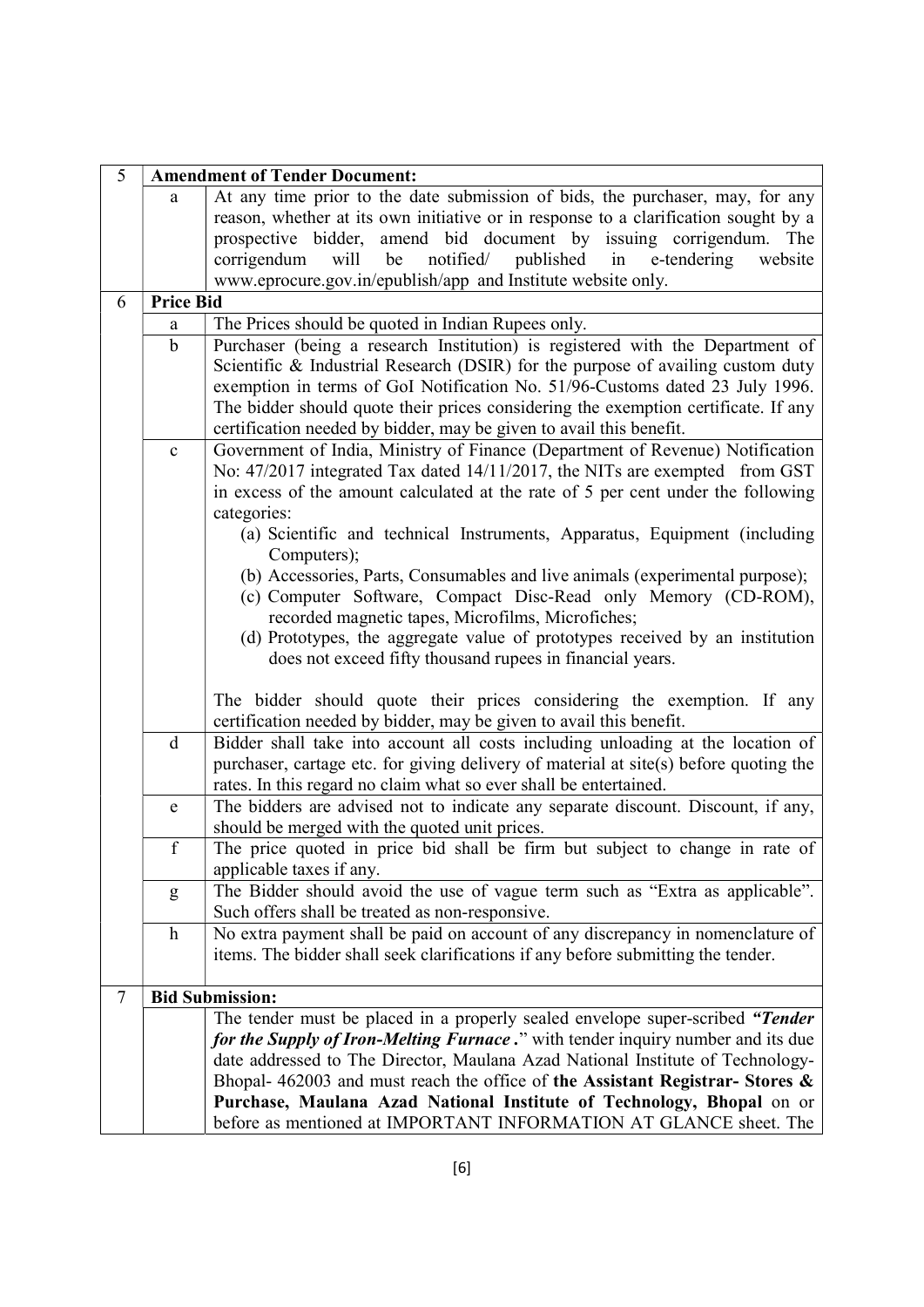|    |               | sealed Envelop should be consisting of followings:                                          |  |  |  |
|----|---------------|---------------------------------------------------------------------------------------------|--|--|--|
|    | a             | Copy of Certificate of Registration of firm, GST Number and Income Tax PAN.                 |  |  |  |
|    | $\mathbf b$   | Certificate mentioning of Turnover for the last year and OEM authorization letter.          |  |  |  |
|    | $\mathbf c$   | Copy of ISO Certificate from OEM or Bidder.                                                 |  |  |  |
|    | d             | Copy of PO in respect of similar product supplied in Government/ Research                   |  |  |  |
|    |               | Institution                                                                                 |  |  |  |
|    | e             | BOQ Annexure-I and Price Bid Annexure-II duly filled and signed.                            |  |  |  |
| 8  |               | <b>Evaluation of Bids:</b>                                                                  |  |  |  |
|    |               | The Institute shall evaluate all the items together or separately depending upon nature of  |  |  |  |
|    |               | and compare the quotations determined to be substantially<br>items of circumstance          |  |  |  |
|    |               | responsive <i>i.e.</i> which                                                                |  |  |  |
|    | a             | are properly signed;                                                                        |  |  |  |
|    | b             | Confirm to the eligibility criteria of the vendor; and                                      |  |  |  |
|    | c             | Confirm to the terms & conditions, and technical specifications.                            |  |  |  |
|    | $\mathbf d$   | In case, required goods/items in this tender are independent and complete in                |  |  |  |
|    |               | nature. Institute may evaluate independently as far as price is concerned for               |  |  |  |
|    |               | placing order(s).                                                                           |  |  |  |
|    | e             | All the items will be evaluated independently                                               |  |  |  |
| 9  |               | <b>Validity of Tender:</b>                                                                  |  |  |  |
|    | a             | The tender shall be valid for a period of 60 days from the date of opening of the           |  |  |  |
|    |               | bid of tender. Terms and financial details submitted in the bid shall be treated as         |  |  |  |
|    |               | firm during the 60 days period.                                                             |  |  |  |
|    | $\mathbf b$   | In exceptional circumstances, prior to the expiry of the bid validity period, the           |  |  |  |
|    |               | purchaser may request bidders to extend the period of validity of their bids. The           |  |  |  |
|    |               | request and the responses shall be made in writing.                                         |  |  |  |
| 10 |               | <b>Notification of Award:</b>                                                               |  |  |  |
|    | a             | Prior to the expiry of the period of bid validity, the purchaser shall notify the           |  |  |  |
|    |               | successful bidder, in writing, that its bid has been accepted. The notification letter      |  |  |  |
|    |               | shall specify the sum that the purchaser will pay to the bidder in consideration of         |  |  |  |
| 11 |               | the Supply of Goods/ Items with the details of selected location.<br><b>Penalty Clause:</b> |  |  |  |
|    |               | The bidder shall indicate the period within which the ordered quantity will be              |  |  |  |
|    | a             | supplied along with Installation & Commissioning of Goods/ Items. The bidder                |  |  |  |
|    |               | shall note that in case bidder fails to do so within the period of delivery indicated       |  |  |  |
|    |               | by the bidder in bid of this tender, penalty $@$ 0.5% of value of the order per week        |  |  |  |
|    |               | of delay would be levied subject to maximum 10 weeks. It means, the bidder shall            |  |  |  |
|    |               | have the liability of delayed supply to the maximum of 10 weeks after expiry of             |  |  |  |
|    |               | scheduled delivery date.                                                                    |  |  |  |
| 12 |               | <b>Terms of Payment:</b>                                                                    |  |  |  |
|    | a             | The Payment shall be made within 30 days<br>by purchaser after supply and                   |  |  |  |
|    |               | installation of Goods/ Items.                                                               |  |  |  |
|    | $\mathbf b$   | The payment of AMC shall be staggered over the period of AMC and be made at                 |  |  |  |
|    |               | the end of each Quarter.                                                                    |  |  |  |
| 13 | Jurisdiction: |                                                                                             |  |  |  |
|    | a             | In the event of any dispute the legal matter shall be subjected to the jurisdiction of      |  |  |  |
|    |               | Bhopal court only.                                                                          |  |  |  |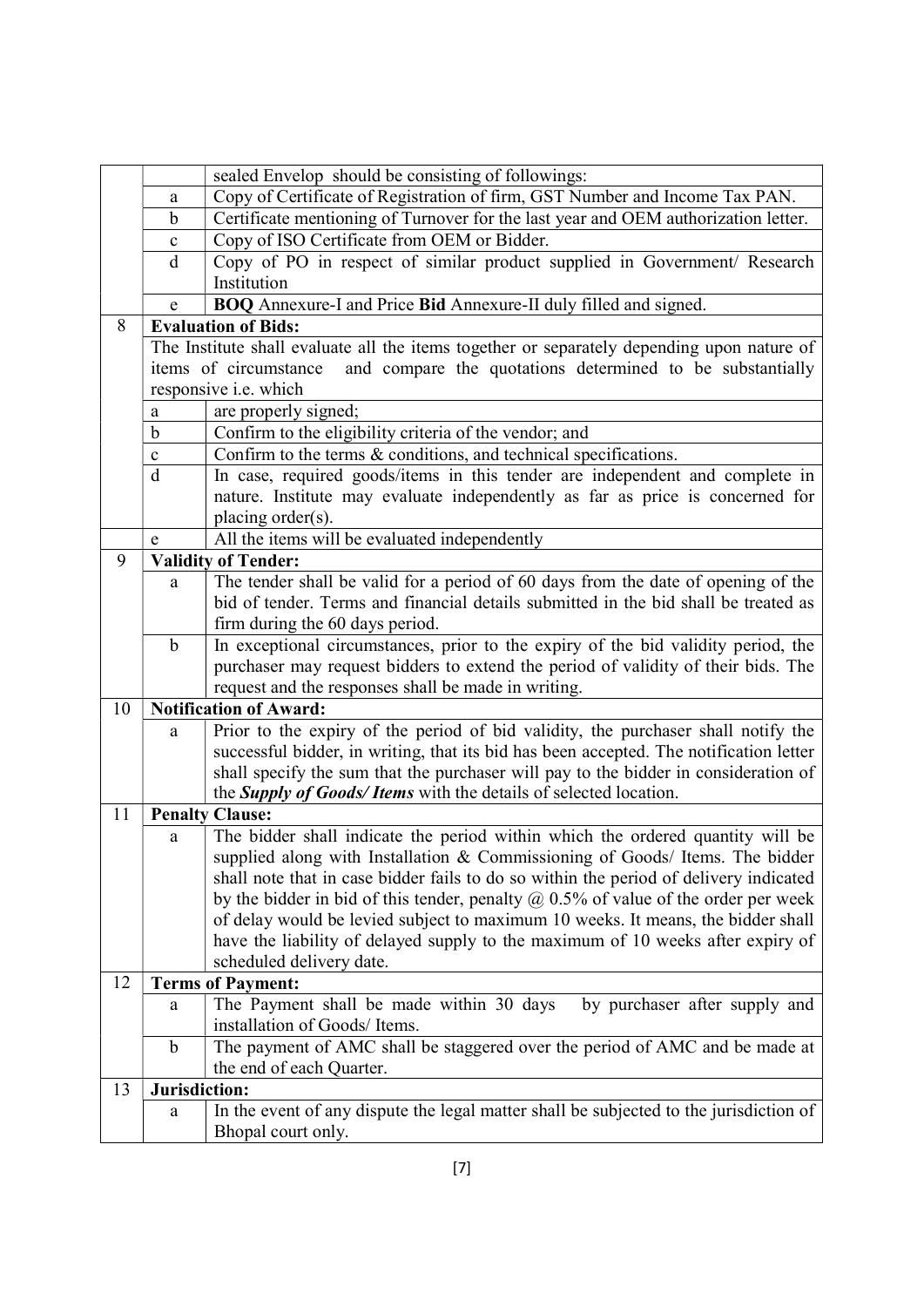#### ANNEXURE-I

# Maulana Azad National Institute of Technology Bhopal- 462 003

#### SN Technical Specification Quantity in Set Remarks <sup>1</sup> Iron Melting Furnace Specification Capacity 20-30 Kw Input voltage  $415 \text{ V} \pm 5$ Oscillate Frequency 08 khz to 14 khz Frequency tuning Self (automatic) Soft start Yes Furnace Temperature Range Minimum  $1700<sup>0</sup>C$ Water inlet  $25^\circ$  c to  $30^\circ$ Water outlet 45<sup>°</sup> Power factor 99% Matching capacitor bank Water cooled Water inlet outlet manifold Brass/SS Nipple+Pipe Module Cooling Plate Aluminium/Copper Internal Wiring Fiberglass Insulated to prevent from excess heat Cabinet cooling Highspeed cooling fan system and the system of the system of the system of the system of the system of the system of the system of the system of the system of the system of the system of the system of the system of the system of the system of t Induction Coil Custom as per the job size Technology IGBT (Advanced ultrafast heat) – Germany/Japan Control Panel Cabinet Highly durable powder coating body MCB/Start-Stop Schneider – France Buttons Nut Bolts, Clamps | Brass / Copper / SS304 01

#### BILL OF QUANTITY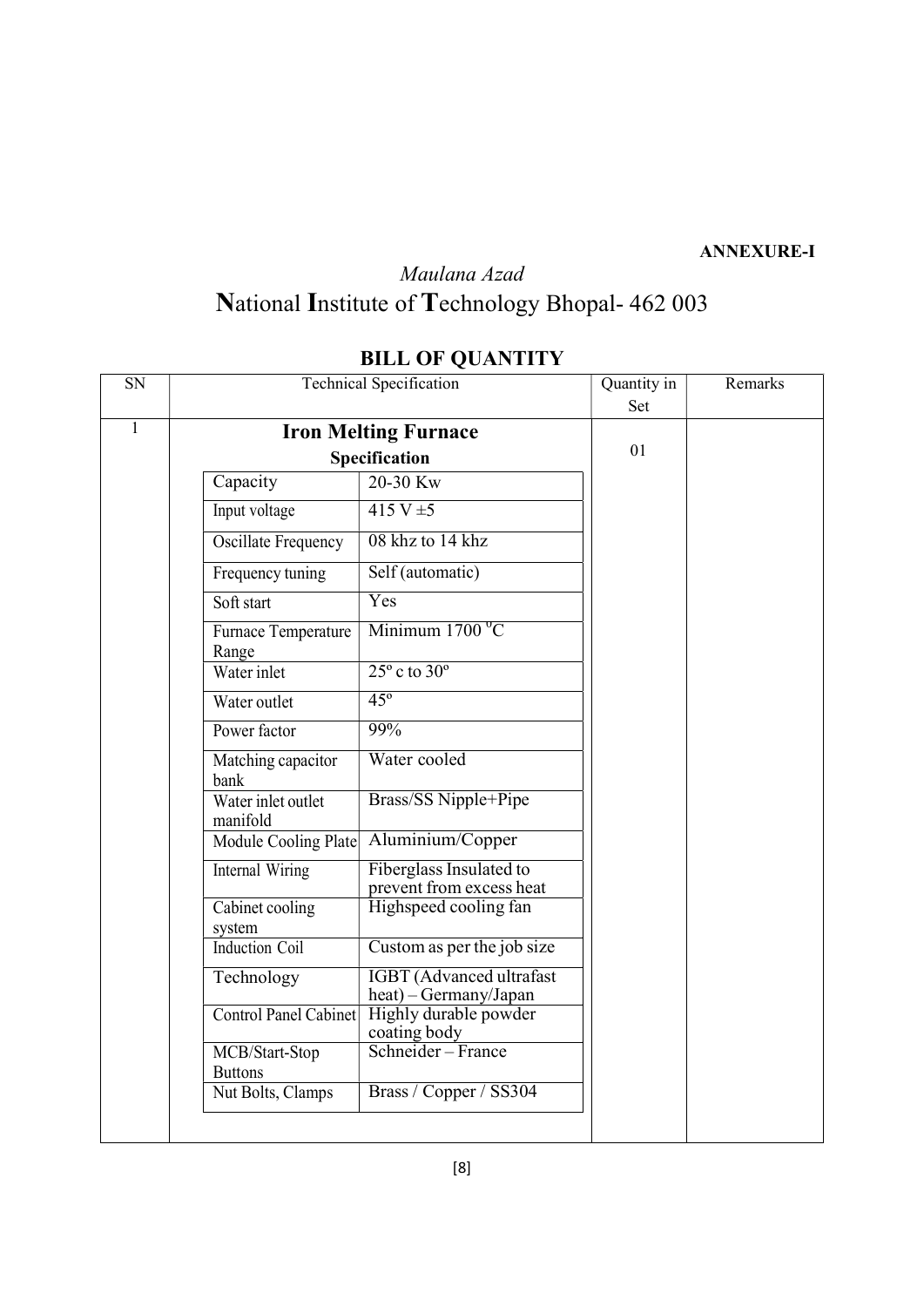|                            | <b>Advanced Control</b><br>necessary interlocks<br>Panel<br>and indicators                                                                                                                                                          | Control panel system with all |  |
|----------------------------|-------------------------------------------------------------------------------------------------------------------------------------------------------------------------------------------------------------------------------------|-------------------------------|--|
|                            | For one set of Iron/steel/Al/Brass melting furnace<br>the following items and quantity is compulsory                                                                                                                                |                               |  |
| Sl.<br>N <sub>o</sub>      | Name of the item                                                                                                                                                                                                                    | Quantity                      |  |
| 01                         | Water Colling tower Unit with all<br>accessories                                                                                                                                                                                    | 01                            |  |
| 02                         | Induction Melting Furnace built with<br>advancedtechnology (IGBT) control<br>panel                                                                                                                                                  | 02                            |  |
|                            | High density Graphite Crucible<br>Size: $170$ mm $*220$ mm (Minimum 7<br>to 8kg Aluminium) - 2 crucibles for<br>Steel melting and 2 crucibles for Al<br>and Brass Melting                                                           | 04                            |  |
|                            | Melting Pot with concealed<br>induction coil                                                                                                                                                                                        | 02                            |  |
|                            | Heavy-duty Tilting Unit of the<br>furnace                                                                                                                                                                                           | 02                            |  |
|                            | Coil Coat Grout Bag                                                                                                                                                                                                                 | 02                            |  |
|                            | <b>Glass Wool Roll</b>                                                                                                                                                                                                              | 02                            |  |
|                            | Degassing arrangement with $N_2/Ar$                                                                                                                                                                                                 | 01                            |  |
|                            | gas                                                                                                                                                                                                                                 |                               |  |
|                            | The Equipment should have the following facilities                                                                                                                                                                                  |                               |  |
|                            | and the supplier/vendor/manufacturer should agree                                                                                                                                                                                   |                               |  |
|                            | with the given points below.                                                                                                                                                                                                        |                               |  |
| 1.<br>2.<br>3.<br>4.<br>5. | Easy to operate, no need for skilled operator<br>Localized, constant and precise heating<br>Easily integrated into production lines<br>Pollution free, fast and secure technology<br>Durable and compact design, loaded with safety |                               |  |
| 6.<br>7.                   | features<br>Low maintenance, easy to install and move<br>Should have latest IGBT power units and                                                                                                                                    |                               |  |
|                            | frequency conversion control techniqueswith                                                                                                                                                                                         |                               |  |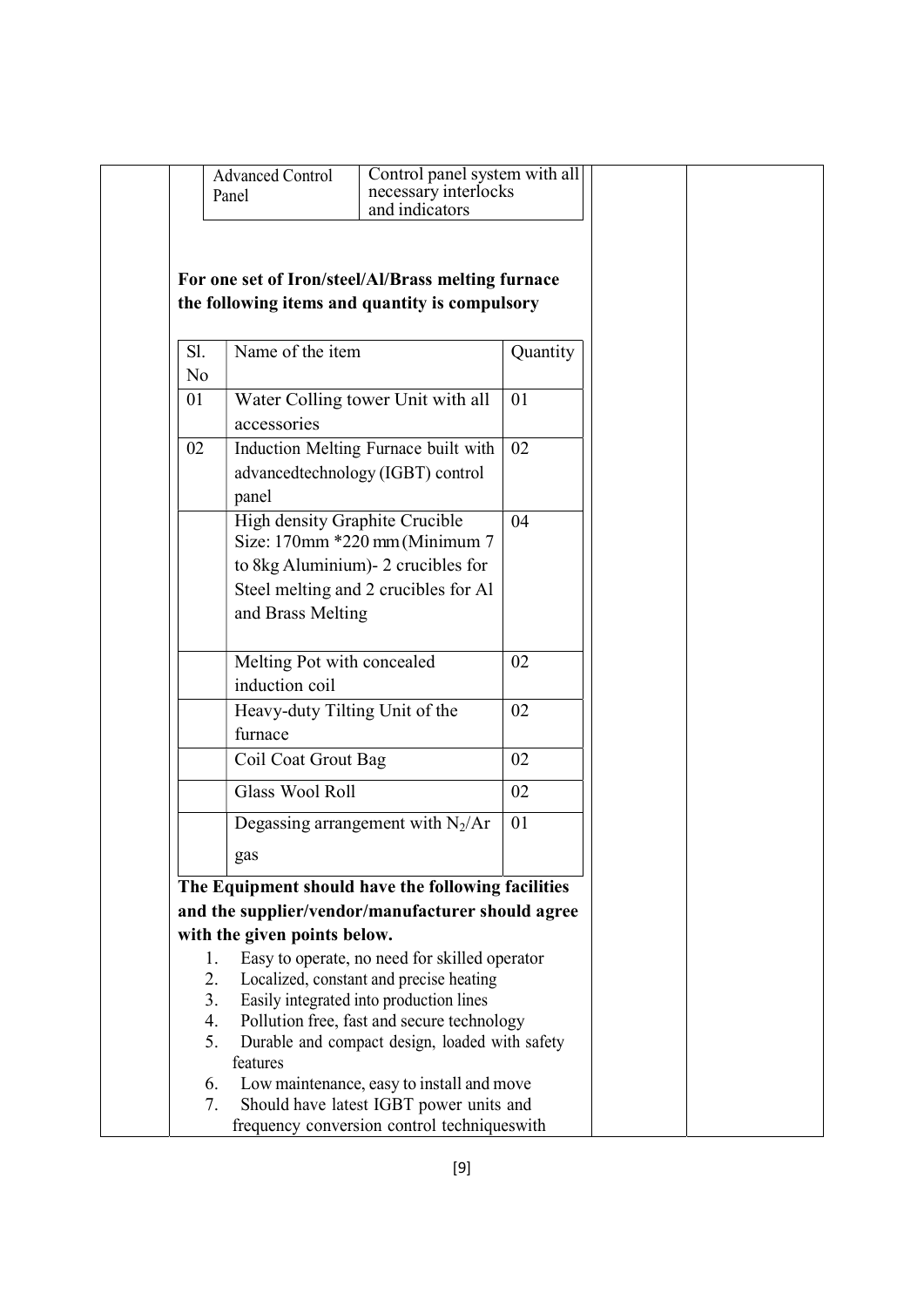| high efficiency, low energy consumption and<br>higher output.                                         |  |
|-------------------------------------------------------------------------------------------------------|--|
| 8. Constant current and power<br>control function providing higher<br>reliability, sustainability and |  |
| increased productivity.                                                                               |  |
| Hassle-free maintenance and minimal downtime.<br>9.                                                   |  |
| 10. Advanced controls with diagnostic features.                                                       |  |
| 11. Temperature controller-works with                                                                 |  |
| thermocouple probe.                                                                                   |  |
| 12. Durable body with high temp. top ensures hassle                                                   |  |
| free heavy use.                                                                                       |  |
| 13. Improved production values through higher                                                         |  |
| melting/heating rates.                                                                                |  |
| 14. A controllable and localized method of heat                                                       |  |
| without contact to the job                                                                            |  |
| 15. Variable ratio output isolation transformer for                                                   |  |
| matching of a wide range of loads                                                                     |  |
| 16. The Induction coil will be water cooled                                                           |  |
| through the distilled water re-circulating                                                            |  |
| system.                                                                                               |  |

NB: Drawing/ Design is enclosed herewith.

| We confirm with our acceptance to the technical specification as given above. |  |                                                   |  |
|-------------------------------------------------------------------------------|--|---------------------------------------------------|--|
| Date:                                                                         |  | <b>BIDDER'S NAME &amp;</b><br>SIGNATURE WITH SEAL |  |